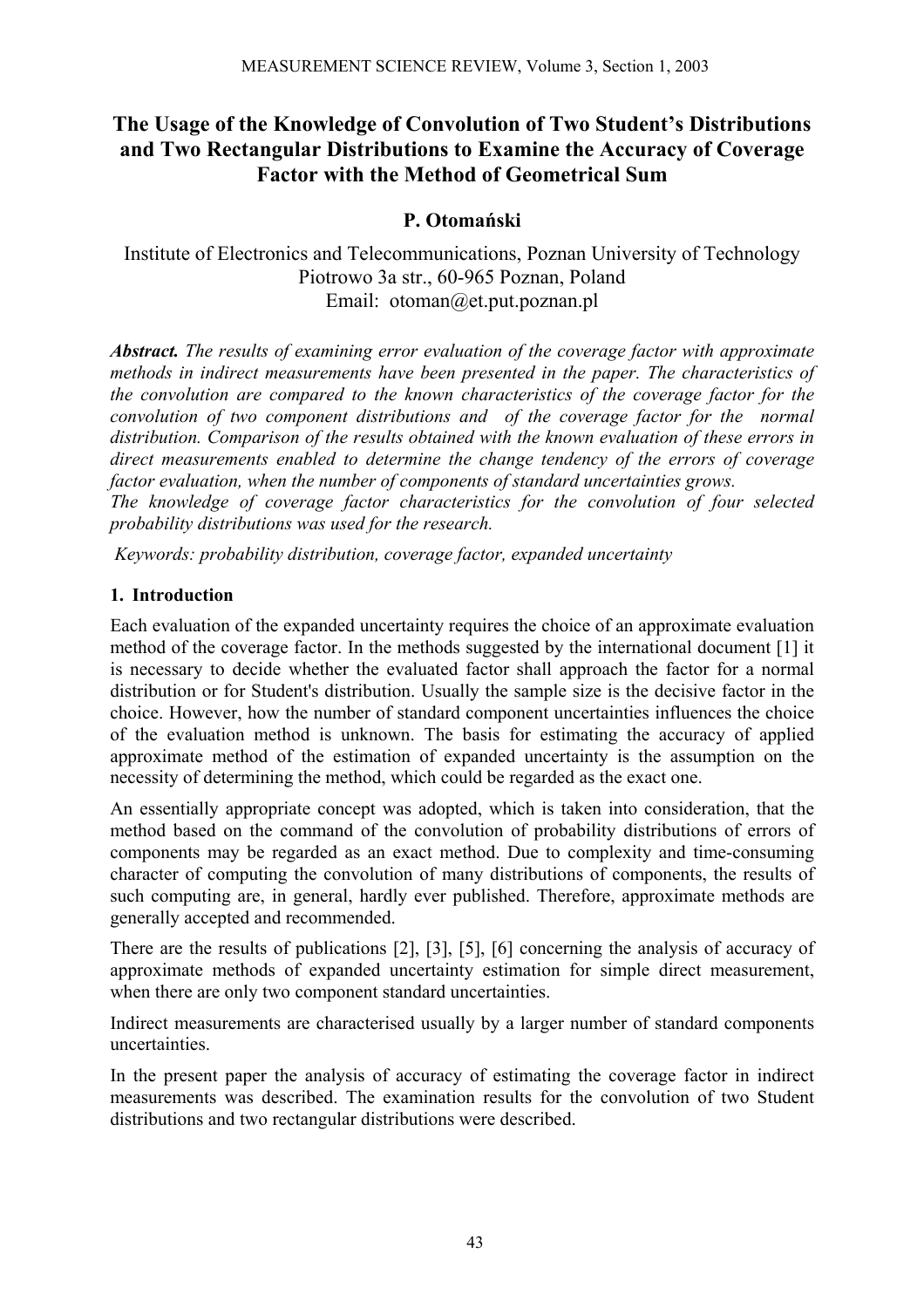#### **2. Characteristics of the convolution of two Student's distributions and two rectangular distrbutions**

A measuring event, which utilizes a convolution of two Student distributions and two rectangular distributions is an example of indirect measurement carried out by means of two measuring devices, which in case of repeated measurements, show a scatter of results, and the number of measurements is small (n<30).

Therefore, four standard uncertainties are analyzed: two type-A standard uncertainties, which reflect a standard deviation of Student distribution and two type-B standard uncertainties, which reflect a standard deviation of rectangular distributions.

On the basis of the developed analytical description of coverage factors in case of the analyzed convolutions one is able to identify all parameters, which function are the factors. One is able to demonstrate that a coverage factor for the convolution S\*S\*R\*R, from now on referred to as factor  $k_{SSRR}(\alpha)$  is a function of 6 variables [4]: probability  $\alpha$ , number of degrees of freedom  $m_1 = n_1-1$  and  $m_2 = n_2-1$  first and second Student's distributions and the ratio of standard uncertainties  $\eta_s$ ,  $\eta_R$  and  $\eta$  (1):

$$
k_{SSRR}(\alpha) = f(\alpha, m_1, m_2, \eta_S, \eta_R, \eta)
$$
\n(1)

where:

- 
$$
\eta_S = \frac{u_{A_1}}{u_{A_2}}
$$
 is the ratio of standard uncertainties of type A

- 
$$
\eta_R = \frac{u_{B_1}}{u_{B_2}}
$$
 is the ratio of standard uncertainties of type B

 $-\eta = \frac{u_A}{u_B} = \frac{\sqrt{a_1} - a_2}{\sqrt{a_1^2 + a_2^2}}$ 2  $\ldots$ <sup>2</sup>  $\mathbf{p}_1$   $\mathbf{p}_2$  $A_1$   $A_2$  $B_1$  <sup>+</sup>  $\mu$ <sub>B</sub>  $A_1$  **+**  $\mu_A$ *B A*  $u_R^2$  +  $u$  $u_{A_1}^2 + u$ *u u* + +  $\eta = \frac{u_A}{\sqrt{1 - \frac{v_{A_1}}{c_1}}}$  is the ratio of combined standard uncertainties of type A to type B.

#### **3. Computational results of the coverage factor for the convolution**

Calculations were executed for one probability value  $\alpha$  = 0.99, for small values *m*, and for the value  $\eta$ , ranging from 0.1 to 10.

Matlab program was used for the calculations and the following were assumed:

- approximation accuracy of the probability range  $\alpha$  over the variable  $k$ ,  $\varepsilon$ =1e-4,
- the number of integration ranges in the Simpson's method of integration 300,
- multiple *j*=20.

Computational results are presented in table 1.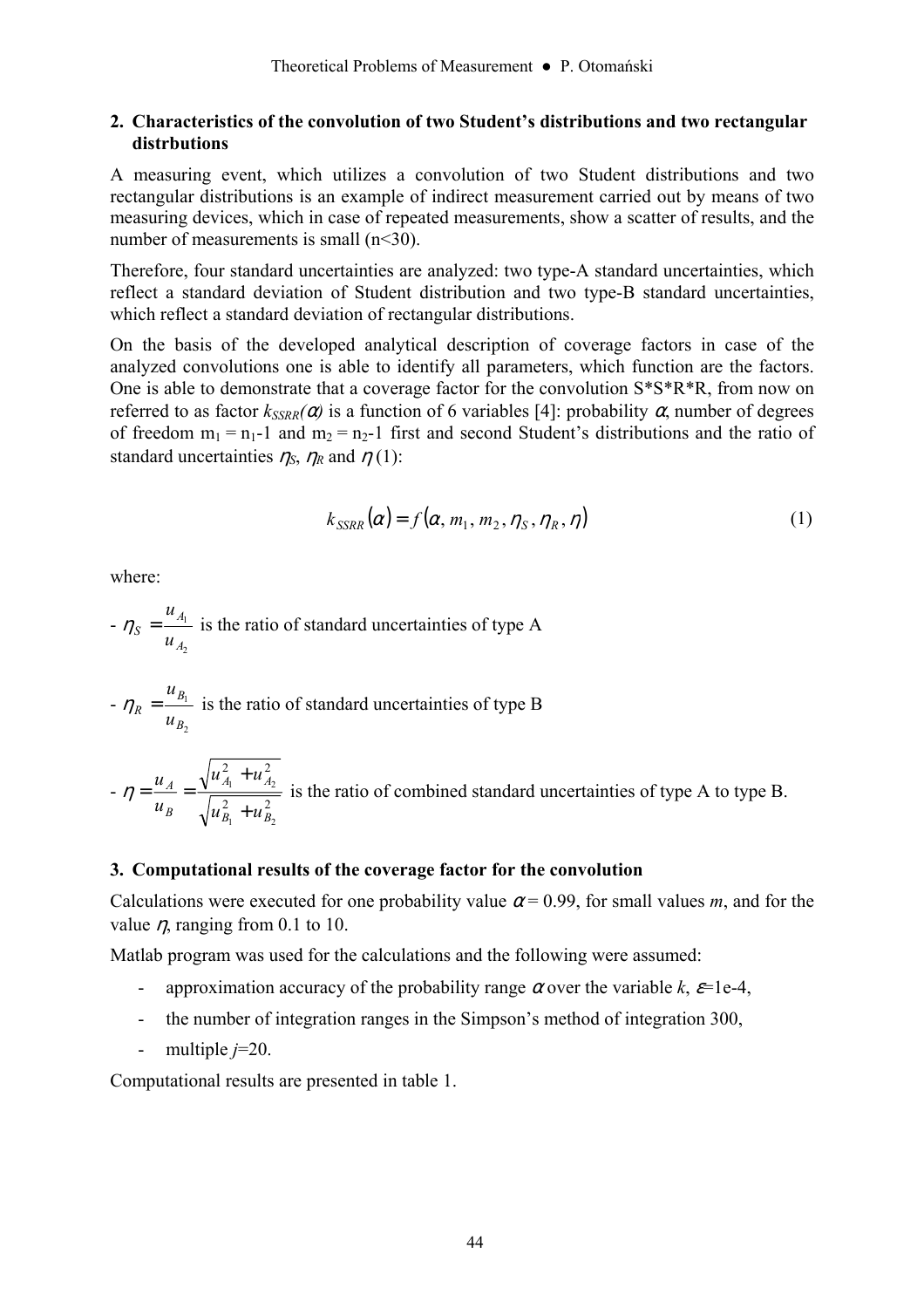| $1/\eta$       | η              | $m_1 = 3$ | $m_1 = 9$ |
|----------------|----------------|-----------|-----------|
|                |                | $m_2 = 3$ | $m_2 = 9$ |
| 10             |                | 2,2531    | 2,2203    |
| 5              |                | 2,3875    | 2,2688    |
| $\overline{4}$ |                | 2,4812    | 2,3031    |
| $\mathfrak{Z}$ |                | 2,6688    | 2,3625    |
| $\overline{2}$ |                | 3,1141    | 2,4844    |
| $\mathbf{1}$   | $\mathbf{1}$   | 4,2031    | 2,7656    |
|                | $\overline{2}$ | 5,1000    | 2,9906    |
|                | $\overline{3}$ | 5,3625    | 3,0578    |
|                | $\overline{4}$ | 5,4500    | 3,0800    |
|                | 5              | 5,5188    | 3,0938    |
|                | 10             | 5,5625    | 3,1125    |

Table 1. Values of the coverage factor  $k_{SSRR}(\alpha)$ 

Characteristics of the coverage factor are presented in the function of the ratio of standard uncertainties  $\eta$  and its converse. Characteristics of the coverage factor  $k_{SSRR}(0.99)$  are compared to the characteristic of the coverage factor  $k_{SR}(0.99)$  for the convolution S<sup>\*R</sup> and the characteristic of the coverage factor  $k_N(0.99)$  for a normal distribution.

Fig. 1 shows the characteristics of the coverage factor  $k_{SSRR}(0.99)$  for m<sub>1</sub>=m<sub>2</sub>=3, m<sub>1</sub>=m<sub>2</sub>=9,  $\eta_s = \eta_R = 1$  in the function of the ratio of standard uncertainties  $\eta = u_A/u_B$  and its converse.



Fig. 1. Characteristics of the coverage factor  $k_{SSRR}(0.99)$  for  $m_1=m_2=3$ ,  $m_1=m_2=9$ ,  $k_{SR}(0.99)$  and  $k_N(0.99)$  in the function of the ratio of standard uncertainties  $\eta$  and its converse.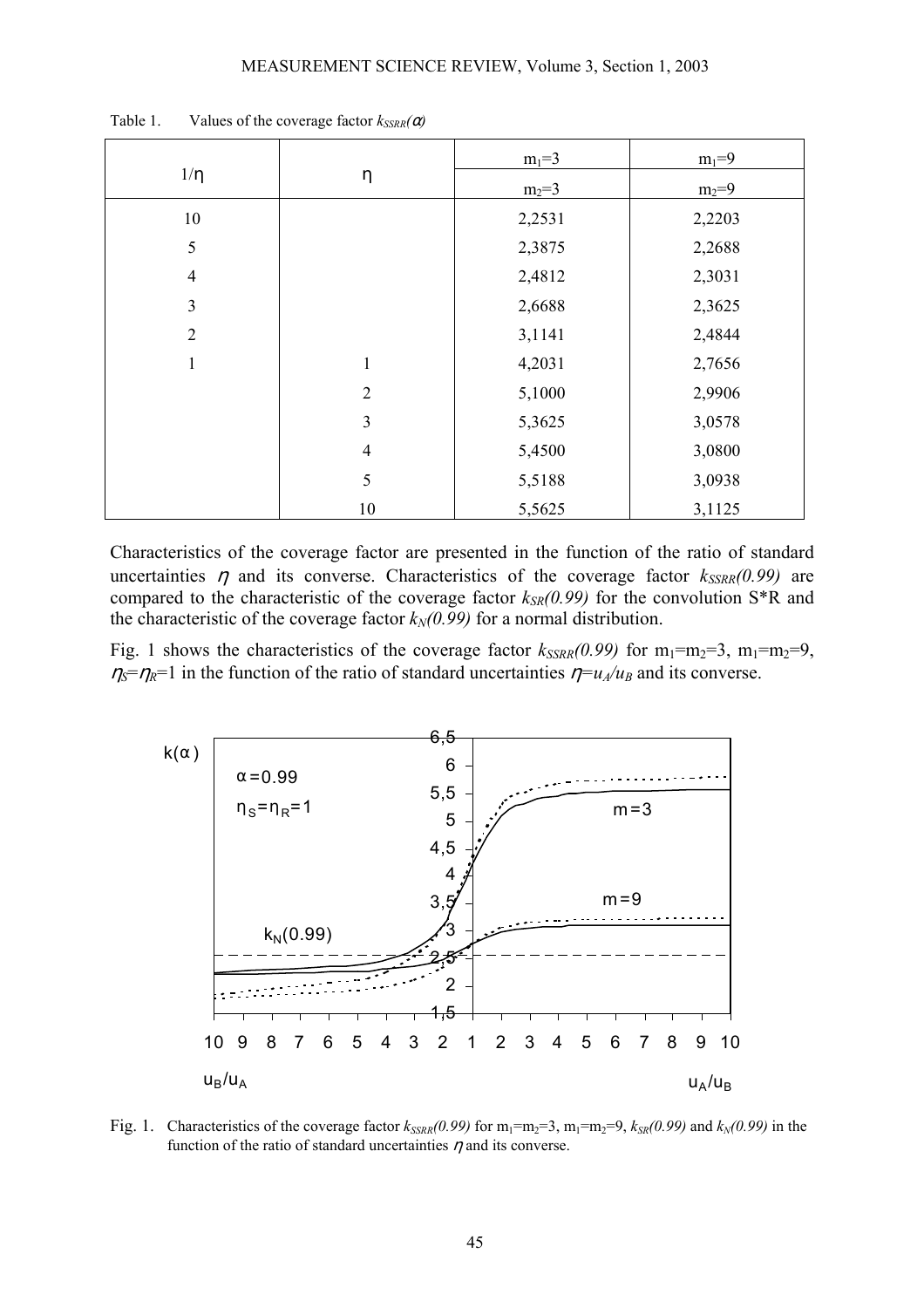In this situation both samples have the same number of degrees of freedom and none of the component standard uncertainties of type A and of type B is a domineering one. Broken line shows characteristics of the coverage factor  $k_{SR}(0.99)$  for the convolution S<sup>\*</sup>R, for  $m = 3$  and  $m = 9$ , and the coverage factor  $k_N(0.99)$  for a normal distribution.

In accordance with the central limit theorem, the characteristics of the coverage factor  $k_{SSRR}(\alpha)$  and  $k_{SR}(\alpha)$  clearly trend to approach the value of the factor  $k_N(\alpha)$  as the sample size increases. The phenomenon is observed in the domain where  $u_A > u_B$ , further called domain A. Whereas in the domain where  $u_B > u_A$  further called domain B, the influence of the sample size is much smaller and fades as the value of the ratio  $u_B > u_A$  increases.

#### **4. The method of geometrical sum**

A method called the method of geometrical sum is utilized quite often in practical measurements. According to this method the expanded uncertainty is estimated as a geometrical sum of the component expanded uncertainties:

$$
U = \sqrt{\sum_{j=1}^{N} u_j^2}
$$
 (2)

For indirect measurement the expanded uncertainty is calculated according to the relation presented below, taking into account that in the analyzed case of the convolution of four component distributions S\*S\*R\*R, the expanded uncertainty will be equal to:

$$
U = \sqrt{k_{S_1}^2(\alpha) \cdot u_{A_1}^2 + k_{S_2}^2(\alpha) \cdot u_{A_2}^2 + k_R^2(\alpha) \cdot (u_{B_1}^2 + u_{B_2}^2)} = k_{gSSRR}(\alpha) \cdot u_c
$$
 (3)

Assuming that all partial derivatives in the expression  $u<sub>C</sub>$  are equal to one, the coverage factor estimated by means of a method of geometrical sum from now on referred to as  $k_{gSSRR}(\alpha)$ , will assume the form:

$$
k_{gSSRR} = \frac{\sqrt{k_{S_1}^2(\alpha) \cdot u_{A_1}^2 + k_{S_2}^2(\alpha) \cdot u_{A_2}^2 + k_R^2(\alpha) \cdot (u_{B_1}^2 + u_{B_2}^2)}}{\sqrt{u_{A_1}^2 + u_{A_2}^2 + u_{B_1}^2 + u_{B_2}^2}}
$$
(4)

After appropriate substitutions, factor  $k_{gSSRR}(\alpha)$  expressed as a function of standard uncertainties ratios  $\eta$  and  $\eta_s$  and specific of coverage factors, will be produced:

$$
k_{gSSRR}(\alpha) = \sqrt{\frac{\eta^2 \left(k_{S_1}^2(\alpha) \cdot \eta_S^2 + k_{S_2}^2(\alpha)\right) + \left(\eta_S^2 + 1\right) \cdot k_R^2(\alpha)}{\left(\eta^2 + 1\right)\left(\eta_S^2 + 1\right)}}
$$
(5)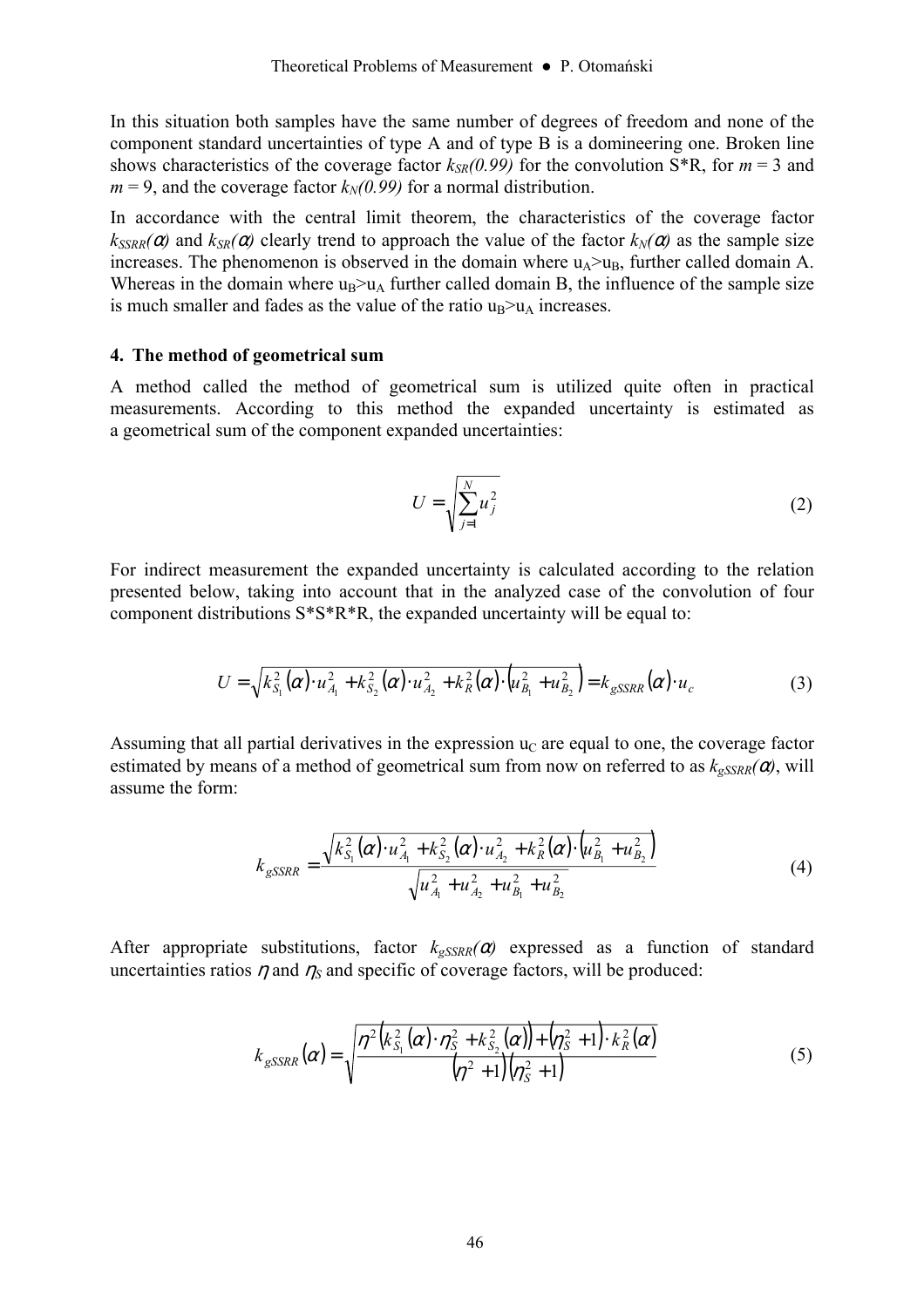Fig. 2 presents characteristics of coverage factor  $k_{gSSRR}(0.99)$  and  $k_{SSRR}(0.99)$  in the function of the ratio of standard uncertainties  $\eta$  and its converse.



Fig. 2. Characteristics of the coverage factor  $k_{gSSRR}(0.99)$ ,  $k_{SSRR}(0.99)$  and  $k_R(0.99)$  in the function of the ratio of standard uncertainties  $\eta$  and its converse.

A characteristic feature of the computed factor  $k_{gSSRR}(0.99)$  is that in domain A its values will not differ significantly from the values of factor  $k_{SSRR}(0.99)$ , which are exact values. With the increasing number of degrees of freedom m, the differences diminish. In domain B the values of the analyzed factor only to a lesser extent depend on the number of degrees of freedom and the values of factors  $k_{gSSRR}(0.99)$  are getting close to the values of factor  $k_R(0.99)$  for a rectangular distribution.

According to the assumption that the value of coverage factor for the analyzed convolution of component distributions may be regarded as an exact value, the absolute value of error estimation by means of this approximate method is defined as:

$$
\delta = \frac{k_{gSSRR}(0.99) - k_{SSRR}(0.99)}{k_{SSRR}(0.99)}
$$
(6)

Fig. 3 presents the absolute error values  $\delta$  of factor estimations  $k_{gSSRR}(0.99)$  against errors  $\delta$ <sup>'</sup> of the factor estimation  $k_{gSR}(0.99)$  in the function of the ratio of standard uncertainties  $\eta$  and its converse for various values of m, where:

$$
\delta' = \frac{k_{\rm gSR}(0.99) - k_{SR}(0.99)}{k_{SR}(0.99)}
$$
\n(7)